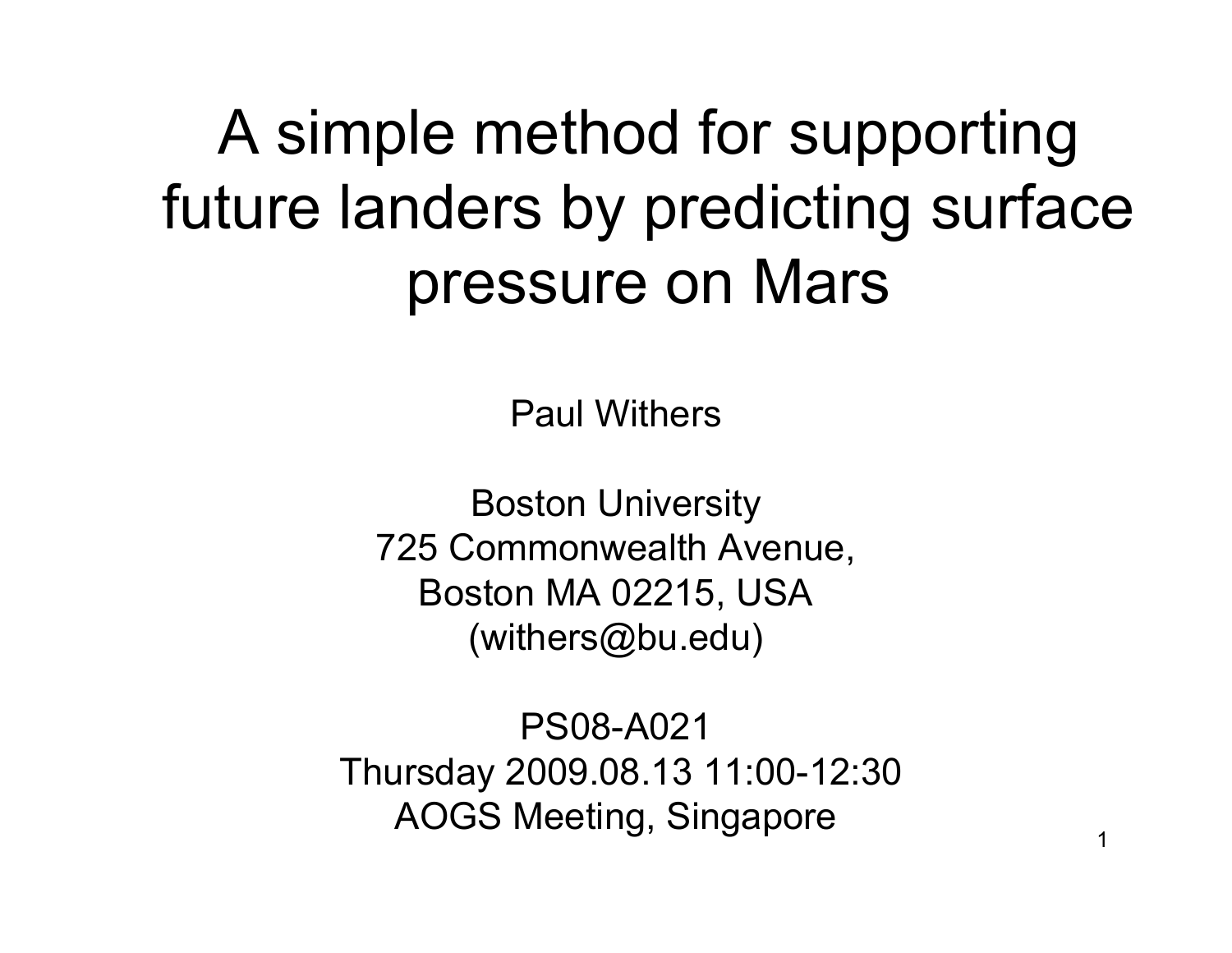## How to land on Mars

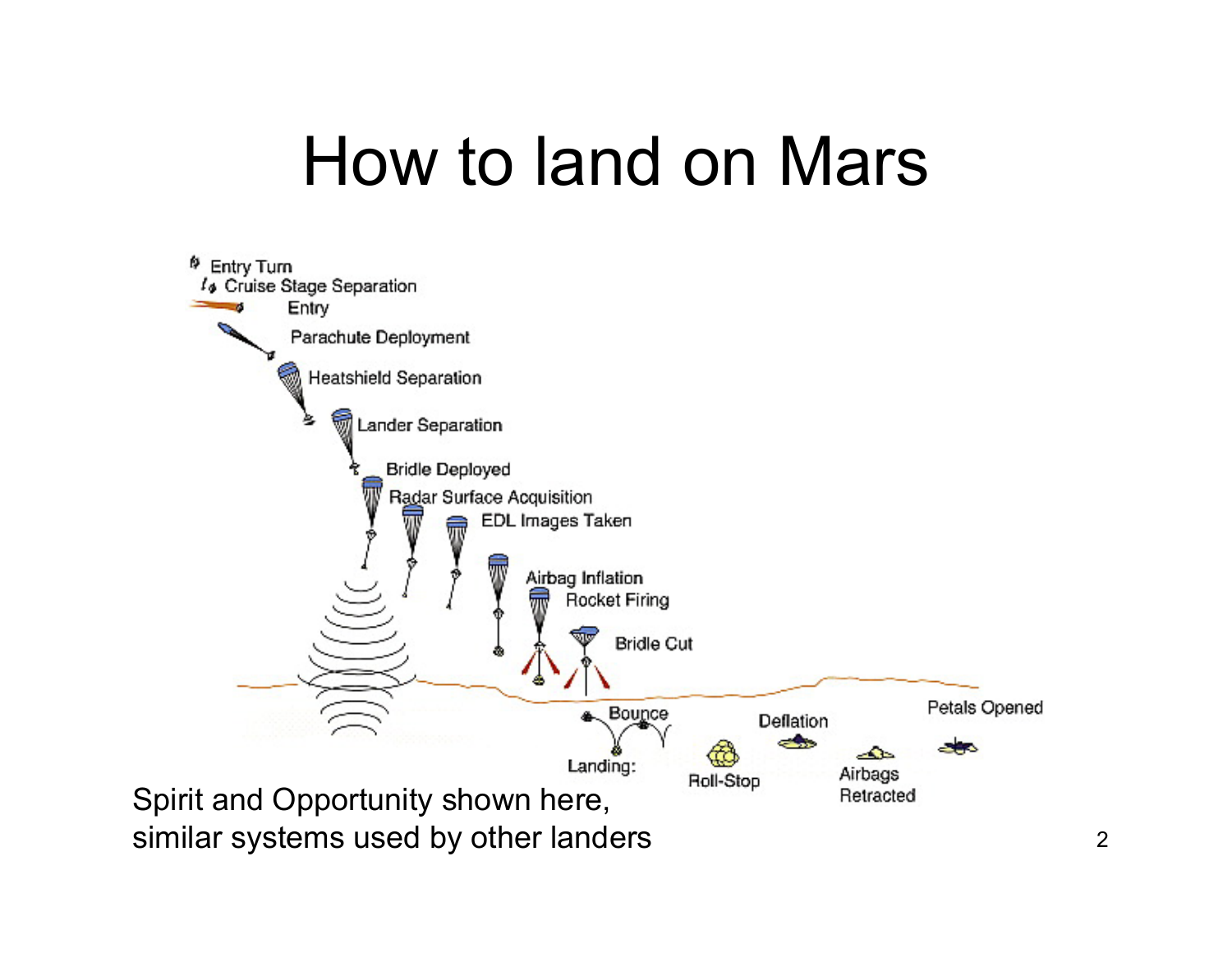# If actual surface pressure is much smaller than estimated

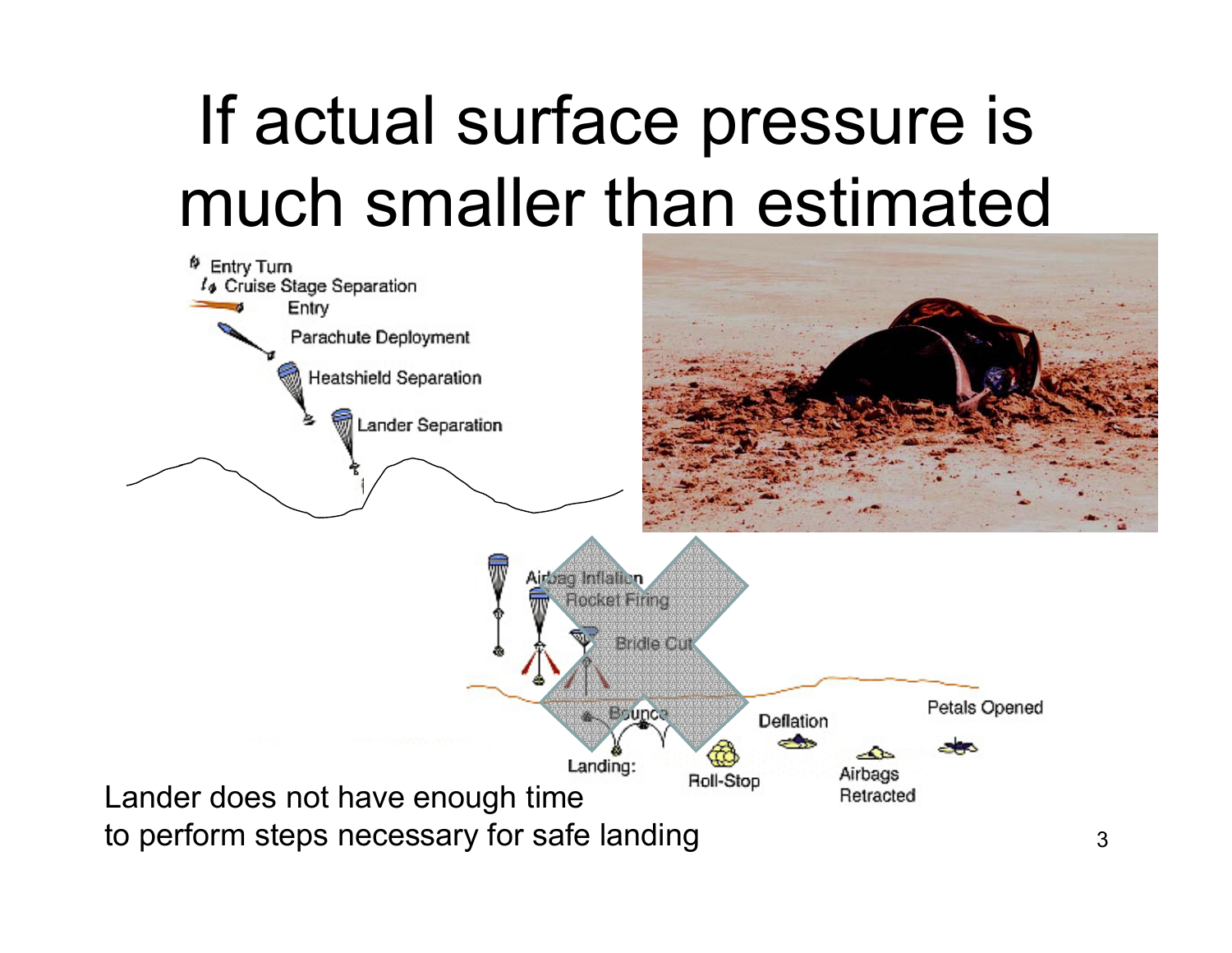# If actual surface pressure is much larger than estimated

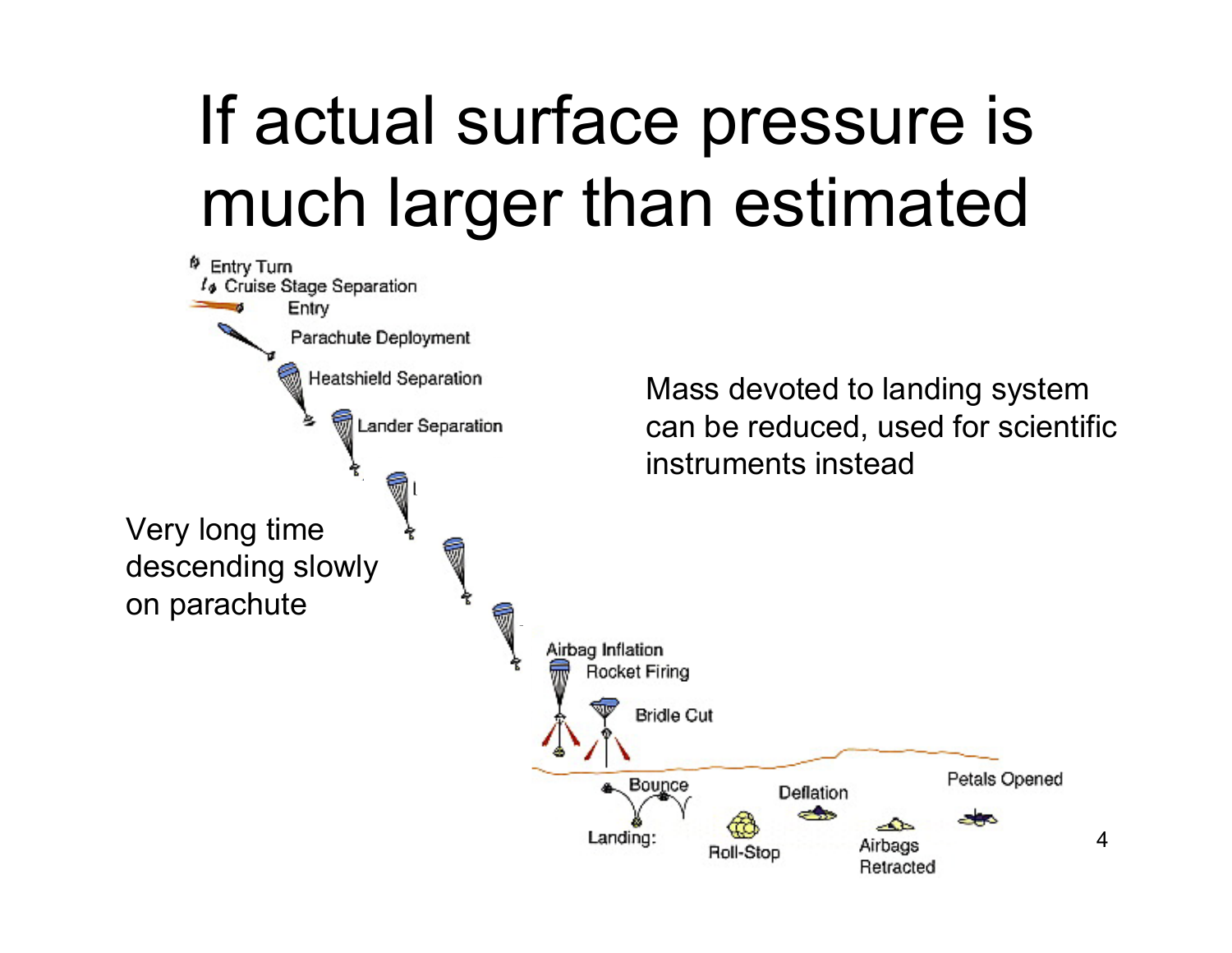# Mars Science Laboratory (MSL, 2011 launch)

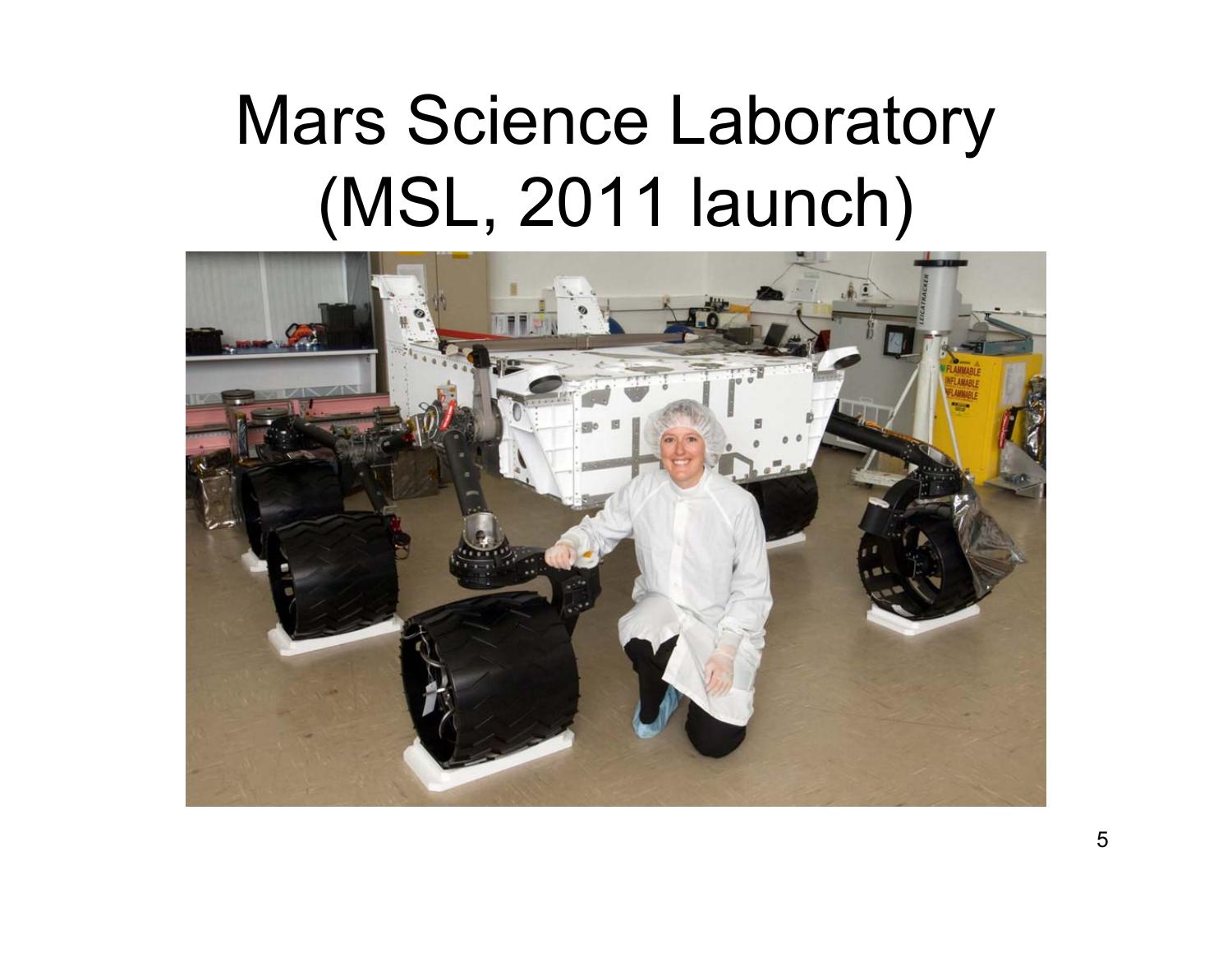## Surface pressure varies with season



Atmosphere of CO $_{\rm 2}$  freezes onto polar cap in winter hemisphere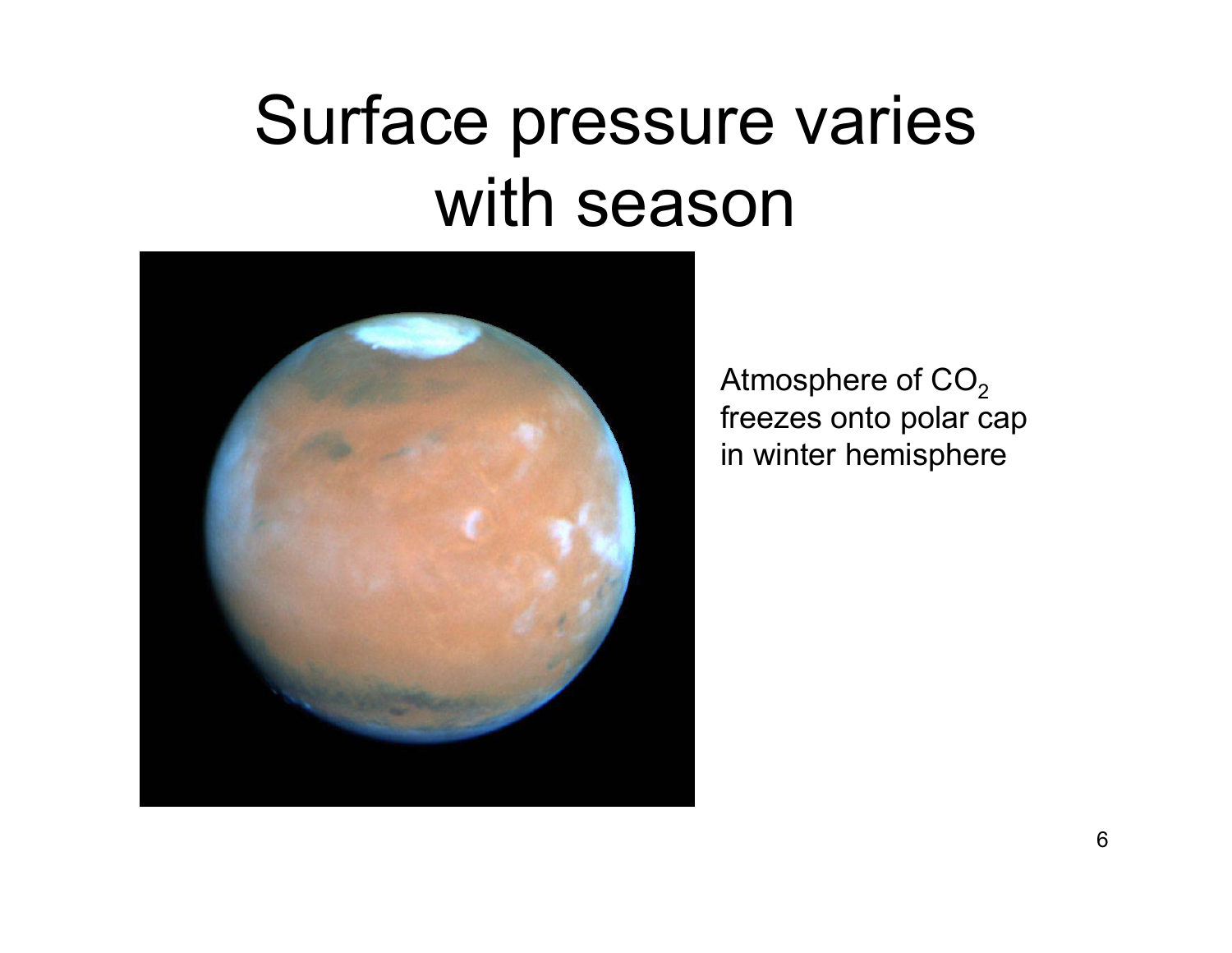## Surface pressure varies with position



Altitude of surface variesby three atmospheric scale heights or >30 km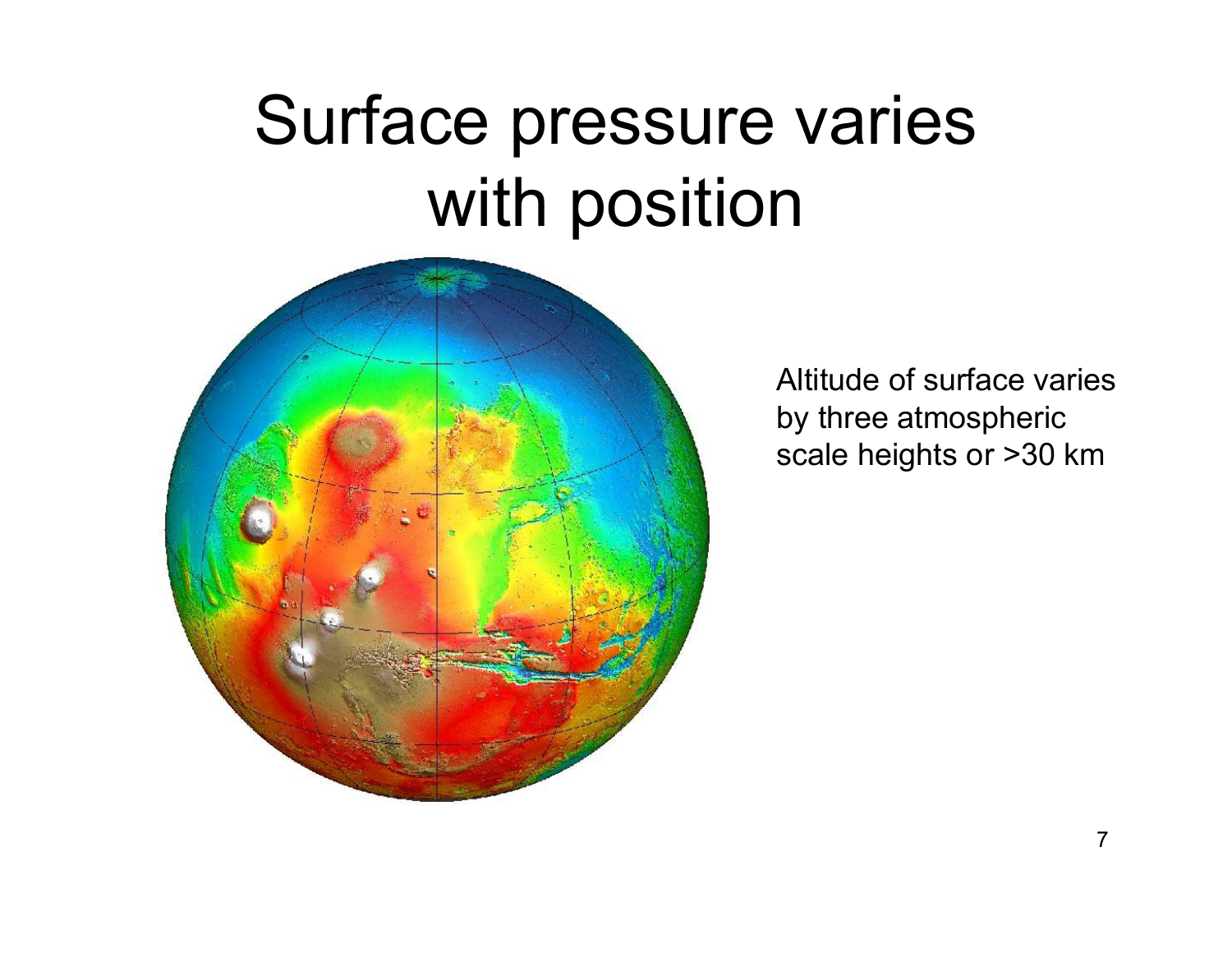#### Viking surface pressure data

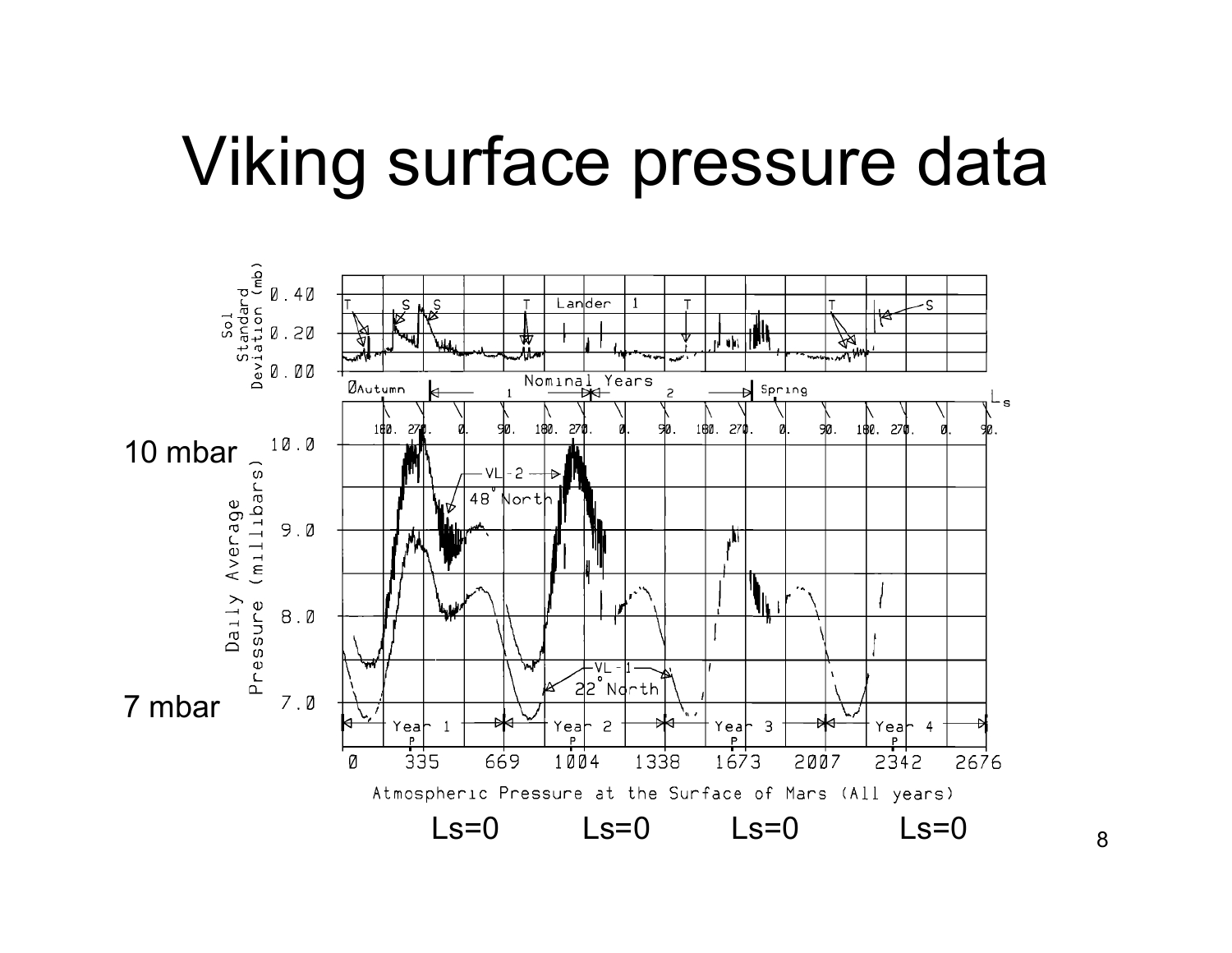# Estimating surface pressure for MSL's landing

- • Other scientists are developing very sophisticated climate models
- • I focus on a simple expression for Ps derived from data
	- Transparent
	- Easy to use
	- Quantify accuracy easily
	- Reality-check for more complex predictions
- •Ls=120-180, z<+1 km, 45S-45N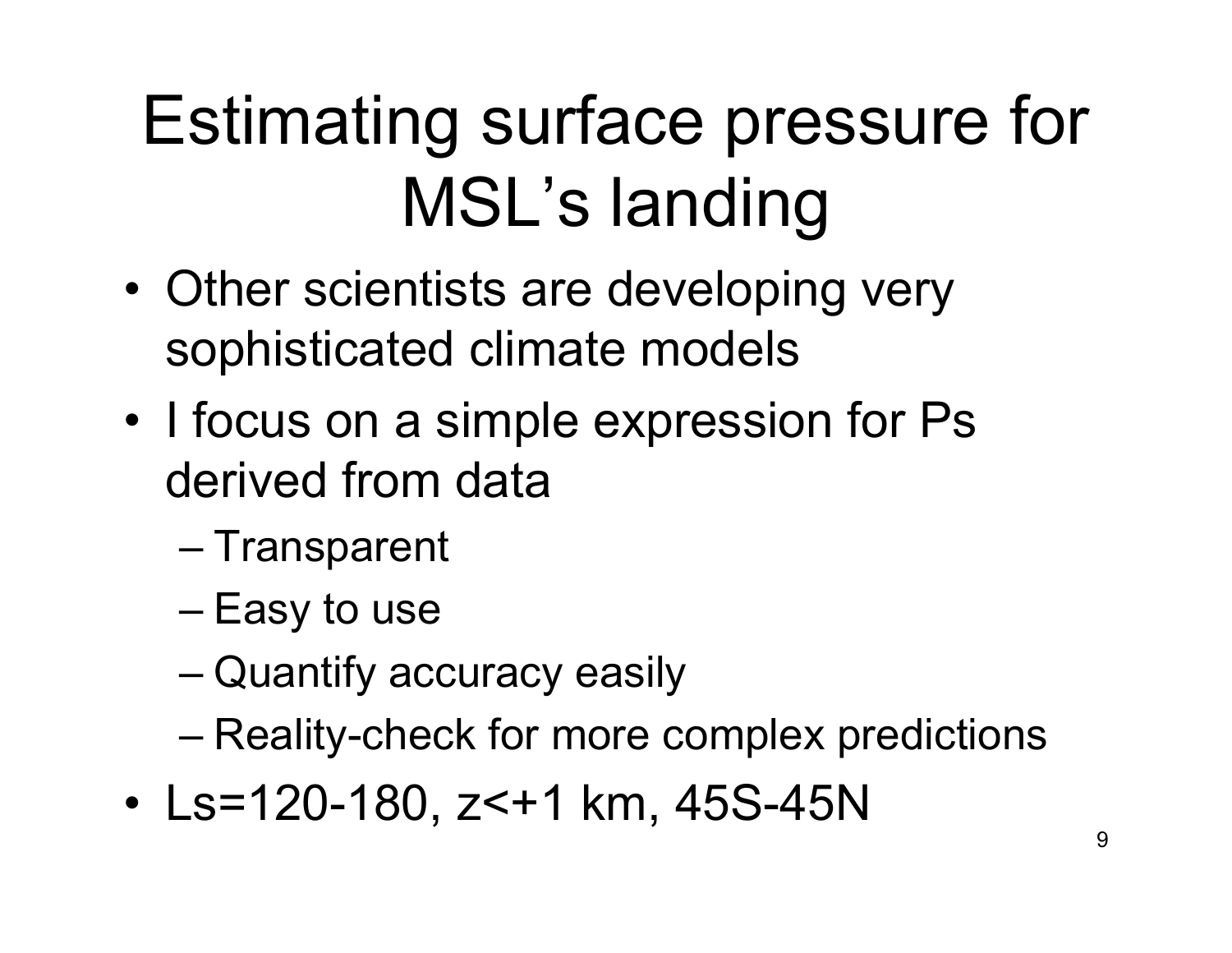# Available Datasets

- $\bullet$ LANDERS
- • Viking Lander 1 (VL1)
	- Multiple years, coarse digitization, 22N
- Viking Lander 2 (VL2)
	- Almost one year, coarse digitization, 48N
- Mars Pathfinder (MPF)
	- Ls=142-188, same elevation as VL1, systematic error of about 0.1 mbar, 19N
- Phoenix (PHX)
	- Ls=76-151, 68N, large and precise dataset
	- Data from Ls=120 to 151 not yet incorporated into analysis
- •RADIO OCCULTATIONS
- • Mariner 9
	- Apparent inconsistencies of 10%
- Viking Orbiters 1/2 (VO1/2) – Barely 20 pressures reported
- • Mars Global Surveyor (MGS)
	- 21243 profiles, including 297 at Ls=120-180, z<+1 km, latitude=45S to 45N
	- Extrapolate p(r) to MOLA surface and assign MOLA altitude
- • Mars Express (MEX)
	- 484 profiles, only 5 at Ls=120- 180, z<+1 km, latitude=45S to 45N

Most useful datasets are: VL1 for seasonal cycle, MGS for validation and testing,

10Goal is: Simple expression for DIURNAL MEAN Ps as function of season and altitude.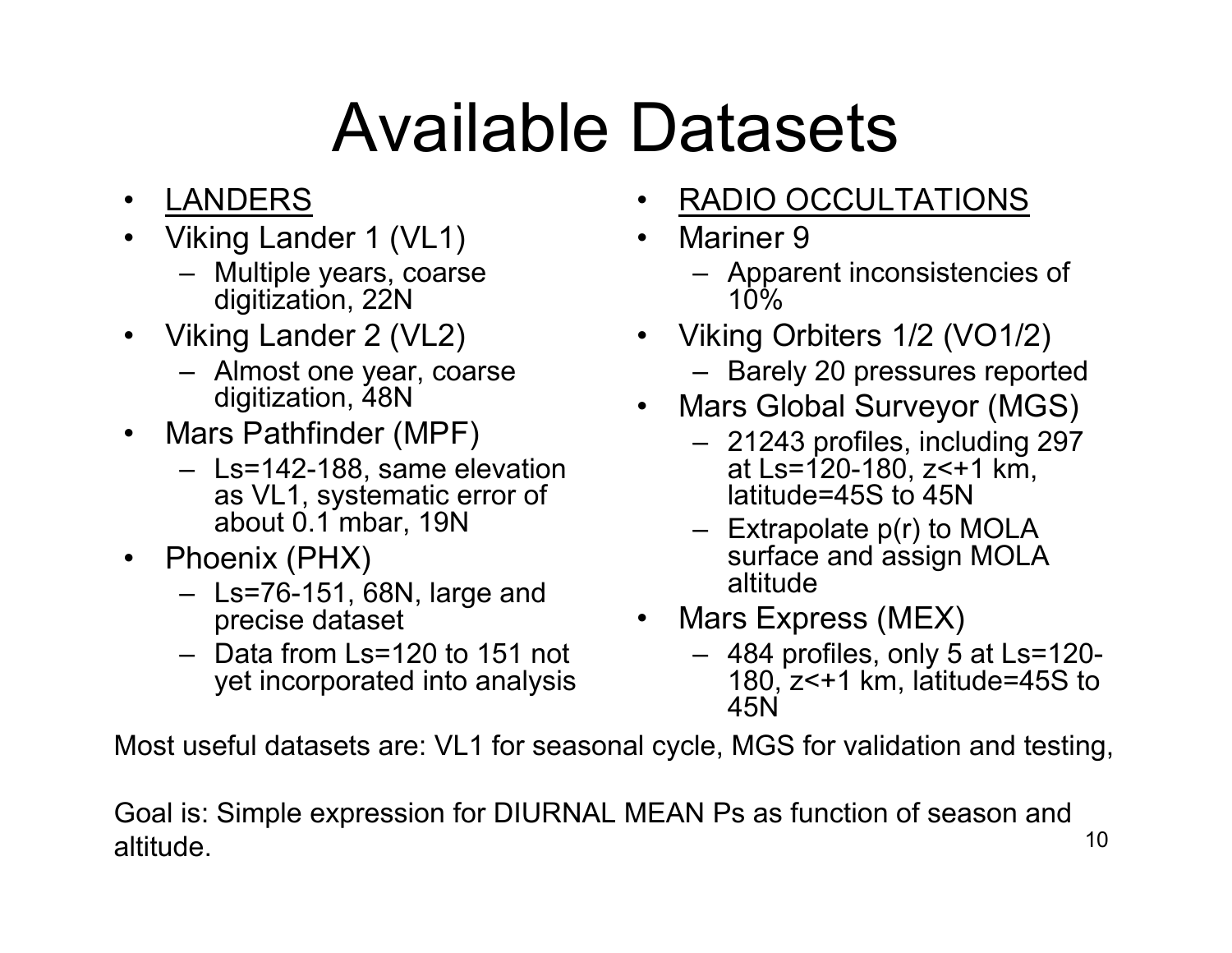

$$
p_s = p_{0,VL1} \exp(-(z - z_{VL1})/H_0) \times
$$
 Eqn 1

 $(1 + s_{1,VL1} \sin(1L_s) + c_{1,VL1} \cos(1L_s) + s_{2,VL1} \sin(2L_s) + c_{2,VL1} \cos(2L_s))$ 

Optimize with Delta metric, where Delta =  $(p$ -pred  $-p$ -meas) / p-meas

11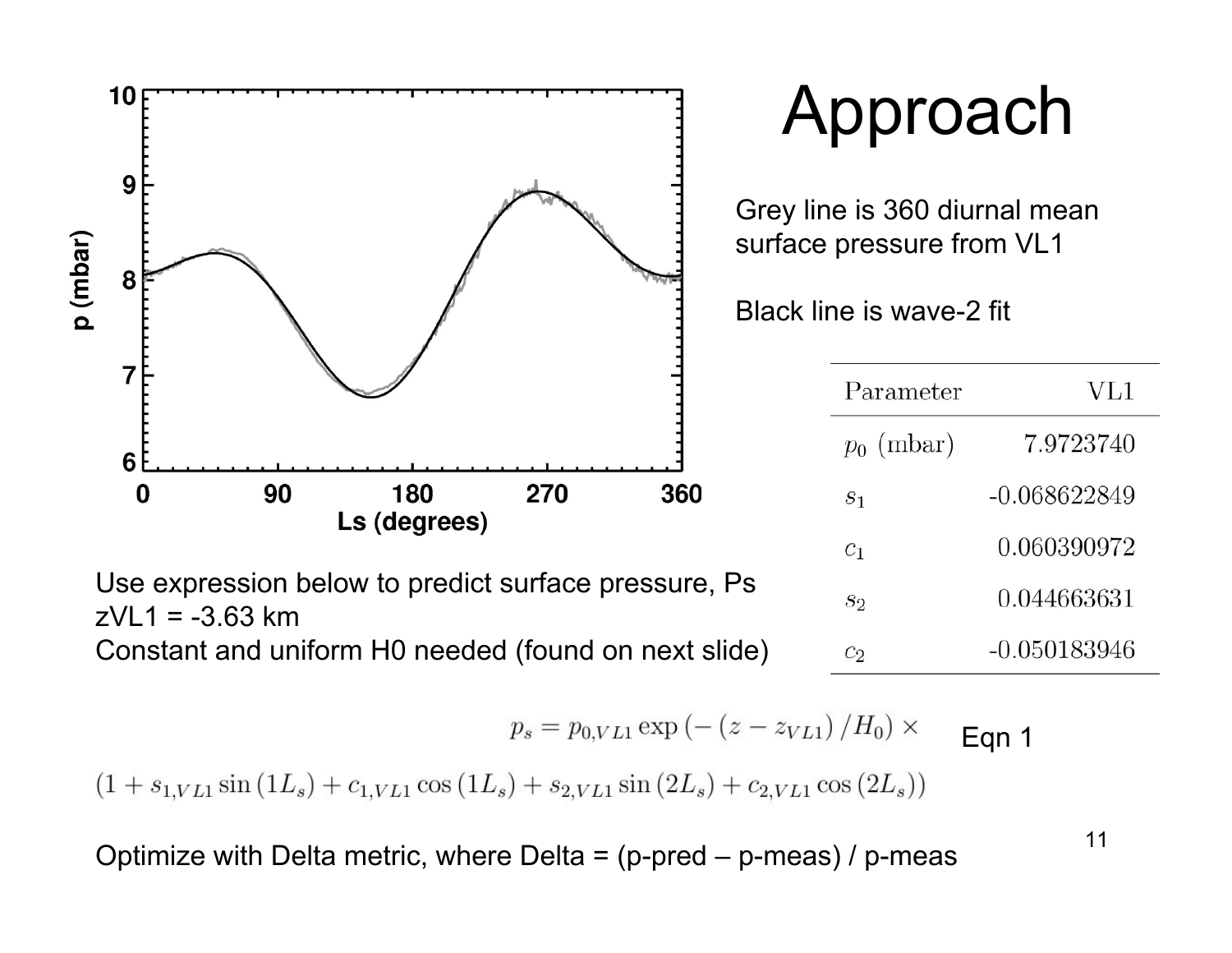#### Finding H0 from MGS

- • Quickly find that H0<10 km and H0>12 km have problems at low and high altitudes
- $\bullet$  MGS measurements at z<+1 km and 45S to 45N divide neatly into seven Ls blocks

| $L_s$ range                  | $\mathbf N$                                 | $\overline{z}$ (km) | $H_0$ (km) | $\overline{\Delta}$ | S. D. of $\Delta$ |                  |
|------------------------------|---------------------------------------------|---------------------|------------|---------------------|-------------------|------------------|
| $175^{\circ} - 200^{\circ}$  | 127                                         | $-2.8$              | 10.0       | $-2.2E-04$          | 1.9E-02           |                  |
|                              |                                             |                     | $10.5$     | 3.7E-03             | 1.6E-02           |                  |
|                              |                                             |                     | 11.0       | 7.3E-03             | 1.6E-02           | Optimal          |
|                              |                                             |                     | 11.5       | 1.1E-02             | 1.8E-02           |                  |
|                              |                                             |                     | 12.0       | 1.4E-02             | 2.1E-02           | scale            |
| $255^{\circ} -\!300^{\circ}$ | 4.4E-02<br>10.0<br>4.8E-02<br>306<br>$-1.0$ | height is:          |            |                     |                   |                  |
|                              |                                             |                     | 10.5       | 6.1E-02             | 3.7E-02           |                  |
|                              |                                             |                     | 11.0       | 7.3E-02             | 3.2E-02           | $HO = 11$ km     |
|                              |                                             |                     | 11.5       | 8.3E-02             | 2.9E-02           | Equivalent       |
|                              |                                             |                     | 12.0       | 9.4E-02             | 2.7E-02           |                  |
| $300^\circ - 340^\circ$      | 479                                         | $-1.3$              | 10.0       | 2.6E-02             | 2.9E-02           | to $T = 215 K$ , |
|                              |                                             |                     | 10.5       | 3.8E-02             | 2.3E-02           | which is         |
|                              |                                             |                     | 11.0       | 4.8E-02             | 2.0E-02           | reasonable       |
|                              |                                             |                     | 11.5       | 5.8E-02             | 2.0E-02           |                  |
|                              |                                             |                     | 12.0       | 6.7E-02             | 2.3E-02           | 12               |

| $L_s$ range               | N   | $\overline{z}$ (km) | $H_0$ (km) | $\overline{\Delta}$ | S. D. of $\Delta$ |
|---------------------------|-----|---------------------|------------|---------------------|-------------------|
| $340^{\circ}-20^{\circ}$  | 293 | $-1.3$              | 10.0       | $-2.1E-02$          | 3.2E-02           |
|                           |     |                     | 10.5       | $-9.9E-03$          | $2.5E-02$         |
|                           |     |                     | 11.0       | 1.5E-04             | 2.3E-02           |
|                           |     |                     | 11.5       | 9.5E-03             | 2.6E-02           |
|                           |     |                     | 12.0       | 1.8E-02             | 3.2E-02           |
| $20^{\circ}-65^{\circ}$   | 824 | $-2.9$              | 10.0       | $-4.1E-03$          | 1.5E-02           |
|                           |     |                     | 10.5       | $-8.5E-04$          | $1.0E-02$         |
|                           |     |                     | 11.0       | $2.2E-03$           | 1.0E-02           |
|                           |     |                     | 11.5       | $5.1E-03$           | 1.4E-02           |
|                           |     |                     | 12.0       | 7.7E-03             | 1.9E-02           |
| $65^{\circ}-120^{\circ}$  | 740 | $-2.2$              | 10.0       | $-1.4E-02$          | 1.9E-02           |
|                           |     |                     | 10.5       | $-7.2E-03$          | 1.5E-02           |
|                           |     |                     | 11.0       | $-1.1E-03$          | 1.4E-02           |
|                           |     |                     | 11.5       | $4.6E-03$           | 1.6E-02           |
|                           |     |                     | 12.0       | 9.9E-03             | 1.9E-02           |
| $120^{\circ}-175^{\circ}$ | 297 | $-1.7$              | 10.0       | $-3.4E-02$          | 2.6E-02           |
|                           |     |                     | 10.5       | $-2.5E-02$          | 2.1E-02           |
|                           |     |                     | 11.0       | $-1.7E-02$          | 1.8E-02           |
|                           |     |                     | 11.5       | $-9.7E-03$          | 1.7E-02           |
|                           |     |                     | 12.0       | $-2.9E-03$          | 1.8E-02           |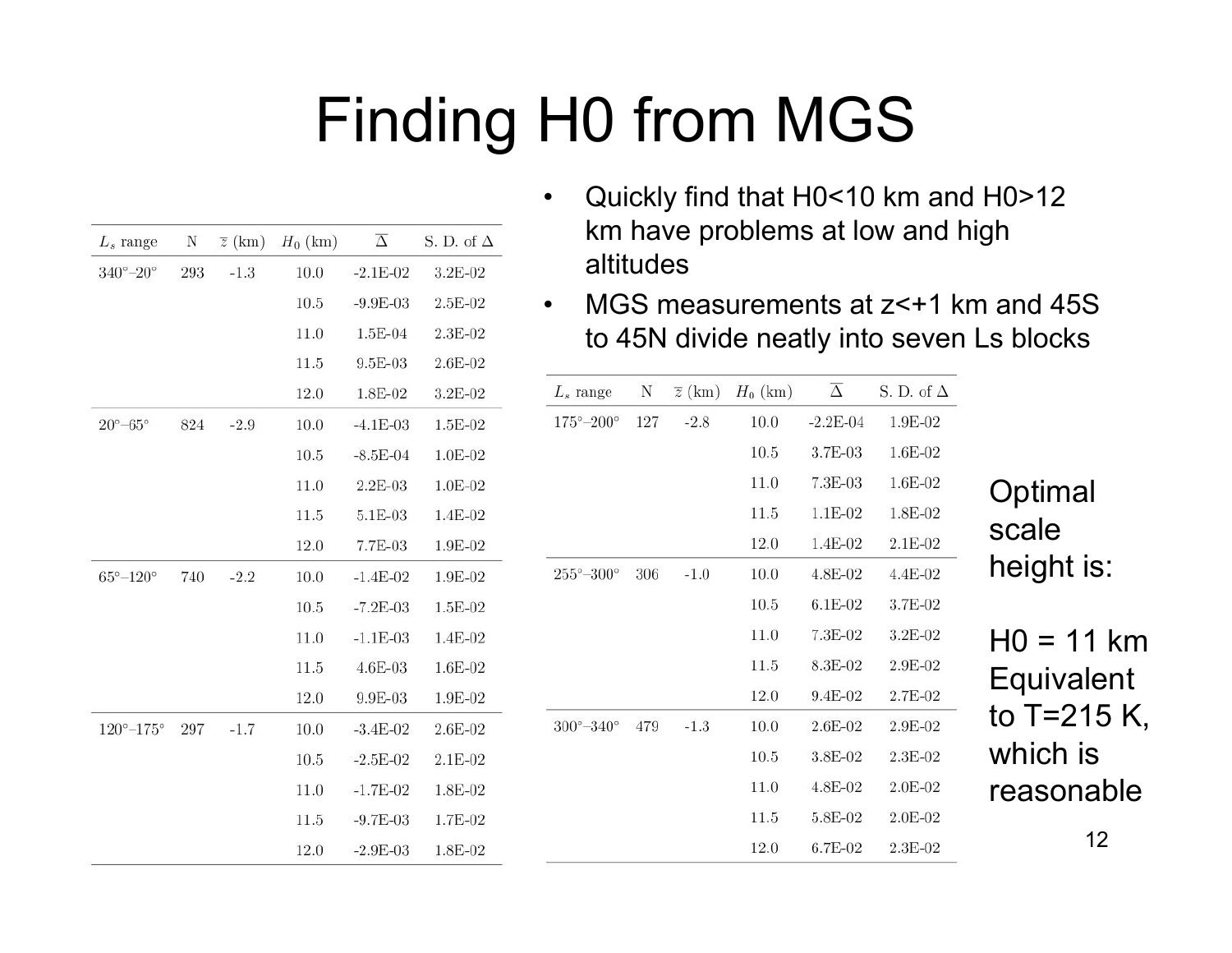## Accuracy of Predictions

| Mission    | $\overline{\wedge}$ | S. D. of $\Delta$ | $\overline{\Lambda}$                | S. D. of $\Delta$                   |
|------------|---------------------|-------------------|-------------------------------------|-------------------------------------|
|            | (all $L_s$ )        | (all $L_s$ )      | $(L_s = 120^{\circ} - 180^{\circ})$ | $(L_s = 120^{\circ} - 180^{\circ})$ |
| VL1        | $2.5E - 3\%$        | $0.6\%$           | $-0.4\%$                            | $0.6\%$                             |
| $\rm{VL}2$ | $6.7E - 3\%$        | $1.1\%$           | $-0.4\%$                            | 0.6%                                |
| <b>MPF</b> | $2.2\%$             | $0.2\%$           | $2.2\%$                             | 0.2%                                |
| <b>PHX</b> | $-0.2\%$            | $3.0\%$           |                                     |                                     |
| <b>MGS</b> | $1.4\%$             | $3.2\%$           | $-1.7\%$                            | $1.8\%$                             |
| MEX        | $0.2\%$             | $3.3\%$           | $-7.1\%$                            | $7.0\%$                             |

Expect 3% accuracy for MSL landing Overbar = Mean with 1-sigma confidence level

S. D. = Standard deviation

Only data from z<+1 km and 45S to 45N used for orbital datasets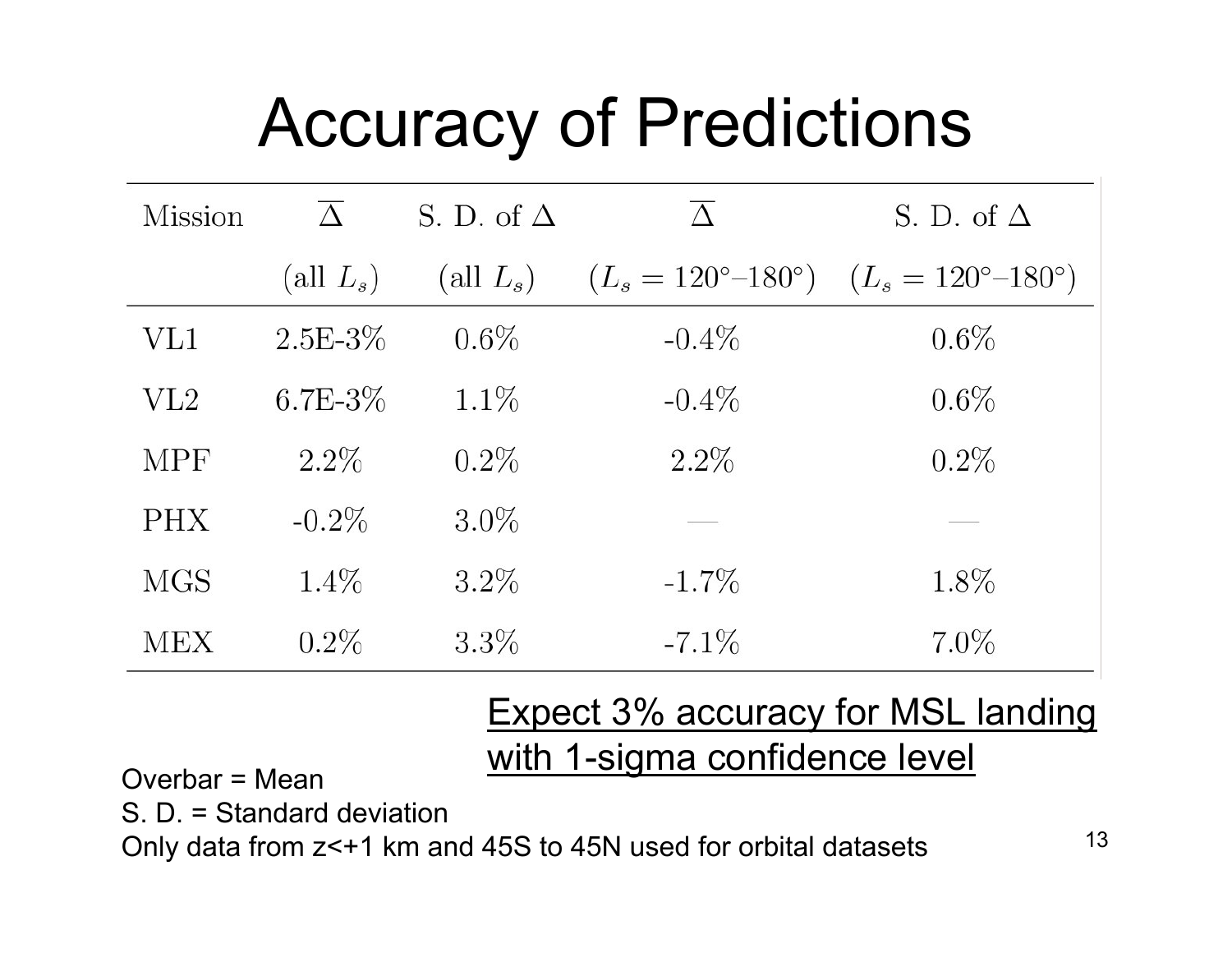# Potential Applications

- First-order surface pressure estimates for landing site selection
- Reality-check on predictions from more complex, physics-based models
- Total atmospheric mass from Eqn 1 is about 10  ${\rm p_0} {\mathsf R}$ 2 f(Ls) / g. Annual mean value is 2.4E16 kg and difference between maximum and minimum values is 6.6E15 kg, consistent with previous results.
- Correct orbital gamma ray and neutron spectrometer for atmospheric absorption effects
- Absolute altitude scales for T(p) profiles measured from orbit, such as MGS TES or Mariner 9 IRIS profiles
- 14• Theoretical simulations of dust lifting and aeolian modification of surface features, the thermodynamic stability of near-surface liquids, and the surface radiation environment